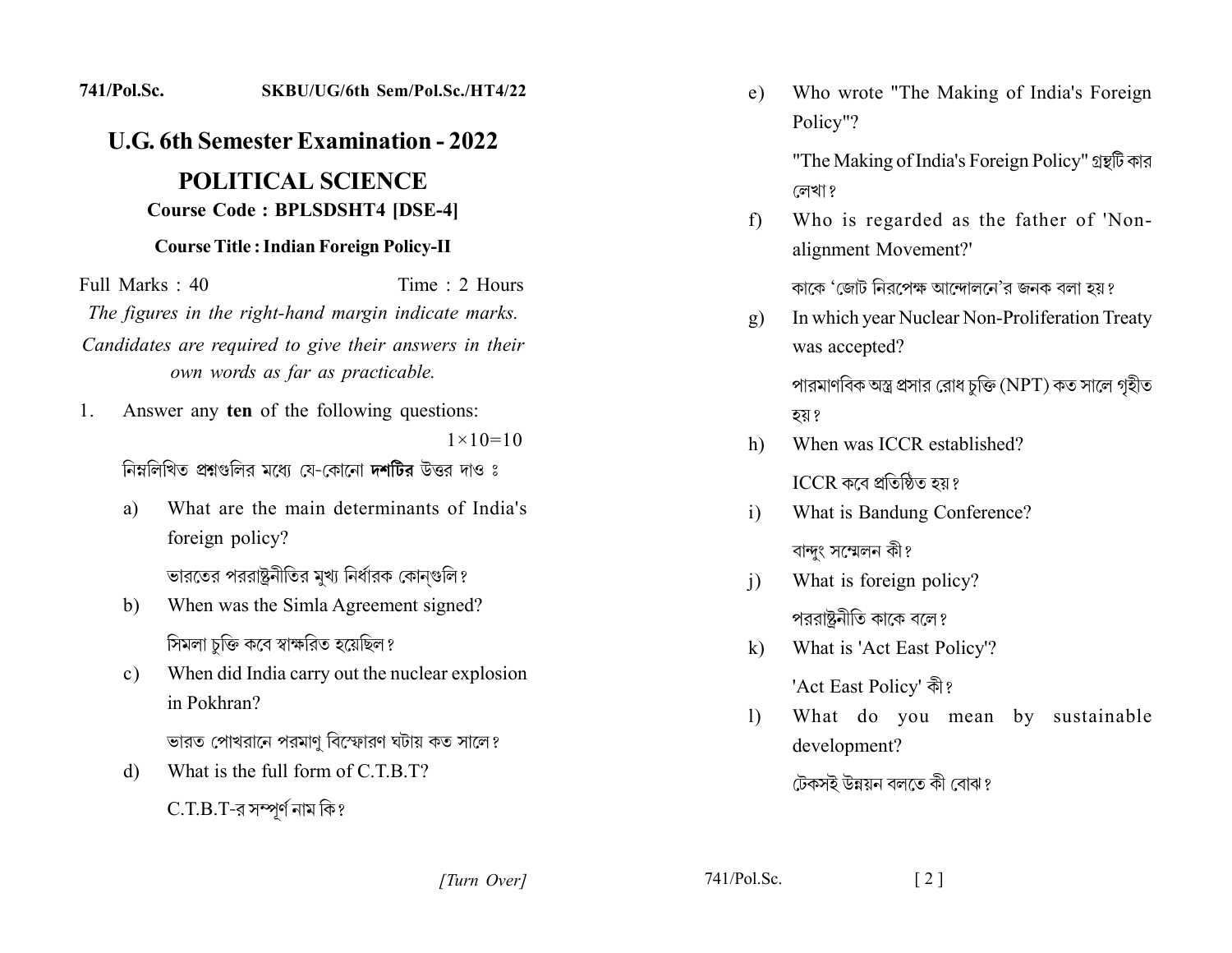- What is the full form of M.T.C.R.?  $m)$  $M.T.C.R.$ -এর সম্পূর্ণ নাম কী?
- What is Bi-polar World?  $n)$ দ্বিমেরু কেন্দ্রিক বিশ্ব কাকে বলে?
- What is China's 'String of Pearls' Policy?  $(0)$ চীনের 'String of Pearls' নীতি কী?
- Answer any five of the following questions :  $2_{-}$  $2 \times 5 = 10$

নিম্নলিখিত প্রশ্নগুলির মধ্যে যে-কোনো পাঁচটির উত্তর দাও ঃ

- What do you mean by 'Uniting for Peace a) Resolution'? 'শান্তির জন্য ঐক্য প্রস্তাব' বলতে কী বোঝ?
- Mention the names of two economic  $b)$ agreements between India and the United States.

ভারত ও আমেরিকার মধ্যে সম্পাদিত দুটি অর্থনৈতিক চুক্তির উল্লেখ কর।

- Write the name of the member state of BRICS.  $\mathbf{c}$ ) BRICS-এর সদস্য রাষ্টগুলির নাম লেখ।
- Mention two principles of 'Guiral Doctrine'. d) 'Gujral Doctrine'-এর দুটি নীতির উল্লেখ কর।
- Mention two principles of Bandung e) Conference

বান্দুং সম্মেলনের দুটি নীতির উল্লেখ কর।

 $\lceil 3 \rceil$ 

- What is Non-Alignment movement?  $f$ নিৰ্জেটি আন্দোলন কী?
- What do you mean by 'Panchasheel?' g) পঞ্চশীল নীতি কি?
- Mention two reasons for accepting Non $h)$ alignment movement by India. ভারতের জোট নিরপেক্ষ নীতি গ্রহণের দটি কারণ উল্লেখ কর।
- Answer any two questions:  $\mathcal{E}$  $5 \times 2 = 10$

যে-কোনো দটি প্রশ্নের উত্তর দাও ঃ

Discuss India's diplomatic stand over Indian a) Ocean.

ভারত মহাসাগর সম্পর্কে ভারতের কূটনীতি আলোচনা কর।

Discuss the relations between India and Russia b) regarding trade.

ভারত ও রাশিয়ার মধ্যে বাণিজ্যিক সম্পর্কটি আলোচনা কর।

Why India has not signed the NPT agreement?  $c)$  $-$  Discuss

ভারত কেন NPT চুক্তি স্বাক্ষর করেনি — আলোচনা কর।

Answer any one of the following questions:  $\overline{4}$ .  $10 \times 1 = 10$ 

নিম্নলিখিত প্রশ্নগুলির মধ্যে যে-কোনো একটির উত্তর দাও ঃ

Discuss the relations between India and China a) in the perspective of current international scenario

 $741/Pol$ . Sc.